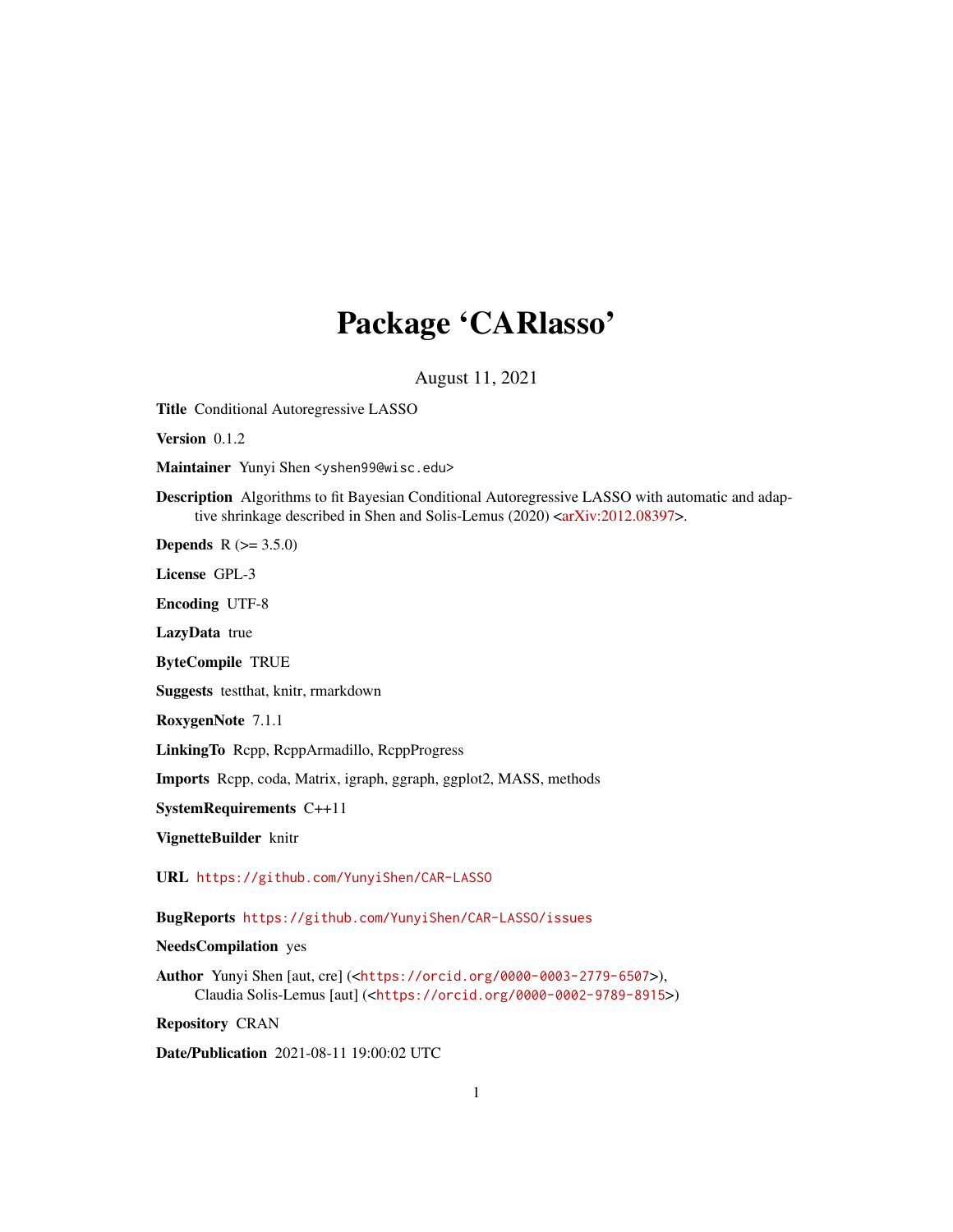## <span id="page-1-0"></span>R topics documented:

| Index | 14 |
|-------|----|
|       |    |
|       |    |
|       |    |
|       |    |
|       |    |
|       |    |
|       |    |
|       |    |
|       |    |
|       |    |

bGlasso *Gibbs sampler for Bayesian Graphical LASSO and extensions*

#### Description

Main sampling algorithm of Glasso model, note that the mean is in CAR parameterization

#### Usage

```
bGlasso(
  data,
  link = "identity",
 r\_Omega = 1,
 delta_Omega = 0.01,
 n_iter = 2000,
 n_burn_in = 1000,
  thin_by = 10,
 ns = 1000,
 m = 20,
 emax = 64,
 progress = TRUE,
  verbos = TRUE
```
 $\mathcal{L}$ 

| data    | A data frame with all response, row as observations                                                                                                                                                                               |
|---------|-----------------------------------------------------------------------------------------------------------------------------------------------------------------------------------------------------------------------------------|
| link    | String name of link function? Currently can be "identity" for normal response,<br>"probit" for binary, "log" for counting, "logit" for compositional. Note that when<br>use "logit", the last response will be used as reference. |
| r_Omega | Hyper-parameter for precision matrix, shape parameter of Gamma. Should be a<br>scalar                                                                                                                                             |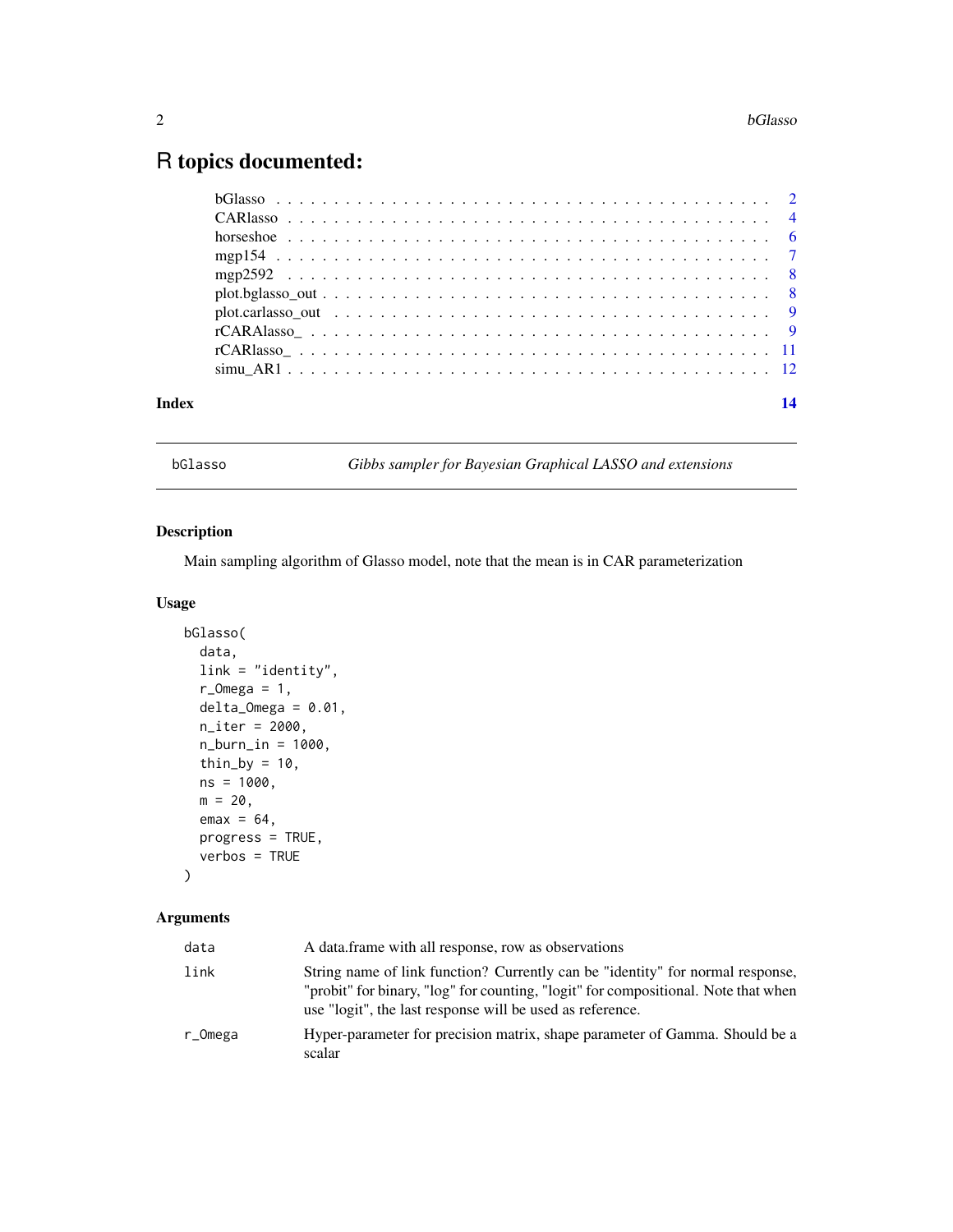#### bGlasso 3

| delta_Omega | Hyper-parameter for precision matrix, rate parameter of Gamma. Shoule be a<br>scalar                                                            |  |
|-------------|-------------------------------------------------------------------------------------------------------------------------------------------------|--|
| n_iter      | Number of sampling iterations (i.e. after burn in) for the Gibbs sampler                                                                        |  |
| n_burn_in   | Number of burn in iterations for the Gibbs sampler                                                                                              |  |
| thin_by     | Final sample was thin by this number                                                                                                            |  |
| ns          | parameter for ARS, maximum number of hulls, only used when link is "log" and<br>"logit"                                                         |  |
| m           | parameter for ARS, initial number of hulls, only used when link is "log" and<br>"logit"                                                         |  |
| emax        | parameter for ARS, tolerance for small values being 0, larger meaning we toler-<br>ate smaller values, only used when link is "log" and "logit" |  |
| progress    | Bool, whether report progress from C++                                                                                                          |  |
| verbos      | Bool, whether show warnings and messages.                                                                                                       |  |

#### Value

A bglasso\_out object with elements:

• \$point\_est

– \$Omega: Posterior mean of precision matrix

• \$nodes

– \$responses: node name of responses

- \$data
	- \$response: response matrix
- \$settings: all settings sent to the algorithm, exclude data
- \$MCMC\_output
	- \$mu: A coda::mcmc object, each row was an MCMC sample of the mean vector
	- \$Omega: A coda::mcmc object, each row was an MCMC sample of the upper triangular part (with diagonal) of precision matrix Omega
	- \$lambda: A coda::mcmc object, first column was the shrinkage parameter lambda for regression coefficient and the second column was shrinkage parameter lambda for precision matrix

#### Examples

```
set.seed(42)
dt \le -\sin(u)glassores <- bGlasso(data = dt[,1:5])
plot(glassores)
```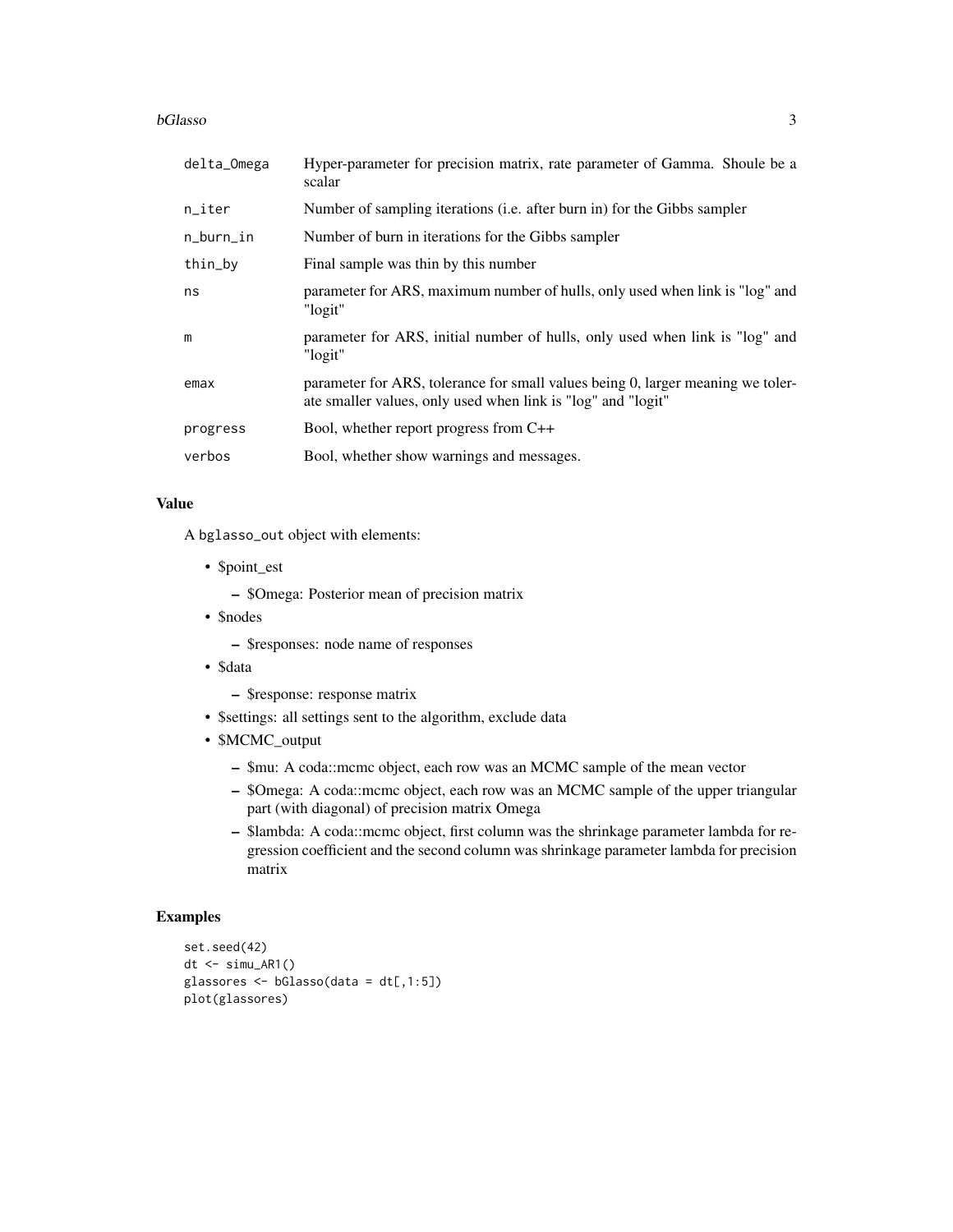<span id="page-3-0"></span>

#### Description

Main sampling algorithm of CAR-LASSO model

#### Usage

```
CARlasso(
  formula,
  data,
  link = "identity",
  adaptive = FALSE,
  r_beta = ifelse(adaptive, 0.01, 1),
 delta_beta = ifelse(adaptive, 1e-06, 0.01),
  r_Omega = ifelse(adaptive, 0.01, 1),
  delta_Omega = ifelse(adaptive, 1e-06, 0.01),
  lambda\_diag = 0,
 n_iter = 2000,
  n_burn_in = 1000,thin_by = 10,
  ns = 1000,
 m = 20,
 emax = 64,
 progress = TRUE,
  verbos = TRUE
)
```

| formula    | A double sided formula with response at left hand side and predictors at right<br>hand side                                                                                                                                       |  |
|------------|-----------------------------------------------------------------------------------------------------------------------------------------------------------------------------------------------------------------------------------|--|
| data       | A data frame with all response and predictors, row as observations                                                                                                                                                                |  |
| link       | String name of link function? Currently can be "identity" for normal response,<br>"probit" for binary, "log" for counting, "logit" for compositional. Note that when<br>use "logit", the last response will be used as reference. |  |
| adaptive   | Bool, whether run the adaptive version of the model                                                                                                                                                                               |  |
| r beta     | Hyper-parameter for regression coefficient, shape parameter of Gamma, if adap-<br>tive, should have row number same as number of predictors while column num-<br>ber of responses                                                 |  |
| delta beta | Hyper-parameter for regression coefficient, rate parameter of Gamma, if adap-<br>tive, should have row number same as number of predictors while column num-<br>ber of responses                                                  |  |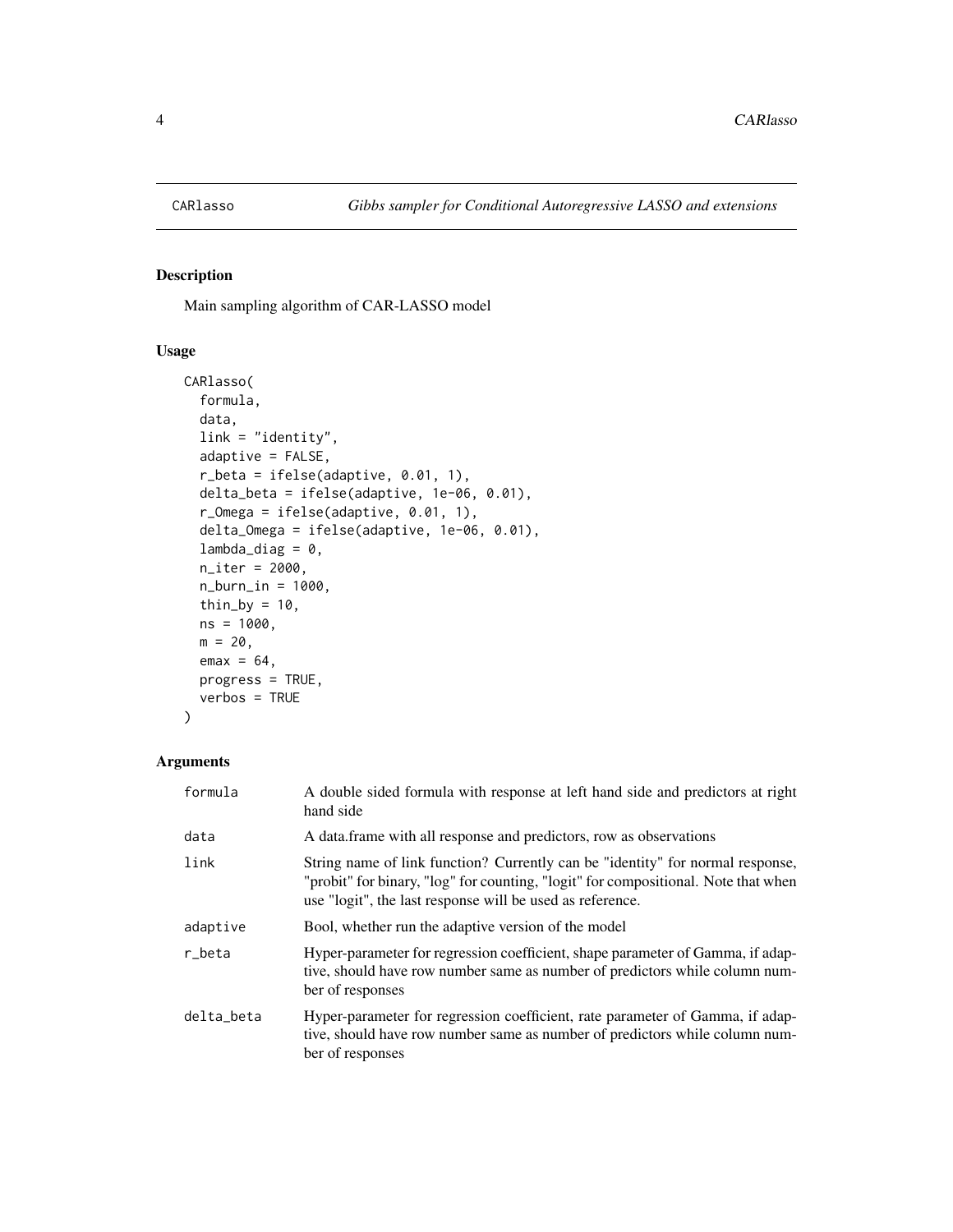#### CARlasso 5

| r_Omega     | Hyper-parameter for precision matrix, shape parameter of Gamma. If adaptive,<br>can be a matrix with same size as precision matrix, if this is the case, only upper<br>triangular part without diagonal will be used, or can be a vector whose size was<br>the upper triangular part of precision matrix, if non-adaptive, a scalar. |  |
|-------------|--------------------------------------------------------------------------------------------------------------------------------------------------------------------------------------------------------------------------------------------------------------------------------------------------------------------------------------|--|
| delta_Omega | Hyper-parameter for precision matrix, rate parameter of Gamma, If adaptive,<br>can be a matrix with same size as precision matrix, if this is the case, only upper<br>triangular part without diagonal will be used, or can be a vector whose size was<br>the upper triangular part of precision matrix, if non-adaptive, a scalar.  |  |
| lambda_diag | adaptive only hyper-parameter for penalties on diagonal entries of Omega, should<br>have dimension k and non-negative                                                                                                                                                                                                                |  |
| n_iter      | Number of sampling iterations (i.e. after burn in) for the Gibbs sampler                                                                                                                                                                                                                                                             |  |
| n_burn_in   | Number of burn in iterations for the Gibbs sampler                                                                                                                                                                                                                                                                                   |  |
| thin_by     | Final sample was thin by this number                                                                                                                                                                                                                                                                                                 |  |
| ns          | parameter for ARS, maximum number of hulls, only used when link is "log" and<br>"logit"                                                                                                                                                                                                                                              |  |
| m           | parameter for ARS, initial number of hulls, only used when link is "log" and<br>"logit"                                                                                                                                                                                                                                              |  |
| emax        | parameter for ARS, tolerance for small values being 0, larger meaning we toler-<br>ate smaller values, only used when link is "log" and "logit"                                                                                                                                                                                      |  |
| progress    | Bool, whether report progress from C++                                                                                                                                                                                                                                                                                               |  |
| verbos      | Bool, whether show warnings and messages.                                                                                                                                                                                                                                                                                            |  |
|             |                                                                                                                                                                                                                                                                                                                                      |  |

#### Value

A carlasso\_out object with elements:

- \$point\_est
	- \$Omega: Posterior mean of precision matrix
	- \$beta: Posterior mean of regression coefficient
	- \$CAR
		- \* \$C: The conditional regression coefficients among responses
		- \* \$B: The conditional regression coefficients between response and predictors
		- \* \$M: The conditional variance
- \$nodes
	- \$responses: node name of responses
	- \$predictors: node name of predictors
- \$data
	- \$response: response matrix
	- \$design: design matrix
- \$settings: all settings sent to the algorithm, exclude data
- \$MCMC\_output
	- \$beta: A coda::mcmc object, each row was an MCMC sample of the (column) vectorization of regression coefficient B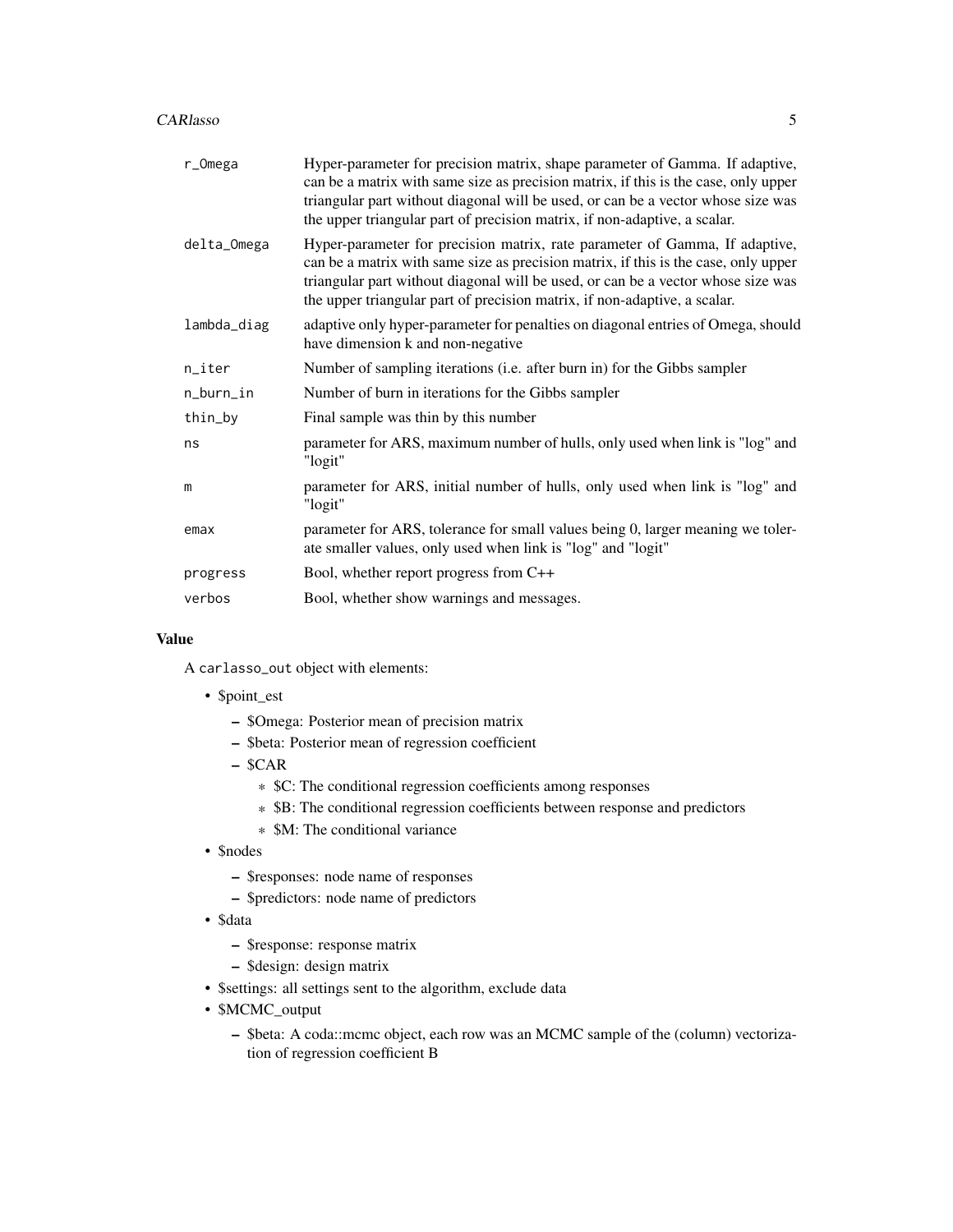- <span id="page-5-0"></span>– \$mu: A coda::mcmc object, each row was an MCMC sample of the mean vector
- \$Omega: A coda::mcmc object, each row was an MCMC sample of the upper triangular part (with diagonal) of precision matrix Omega
- \$lambda: Non-adaptive only, A coda::mcmc object, first column was the shrinkage parameter lambda for regression coefficient and the second column was shrinkage parameter lambda for precision matrix
- \$lambda\_beta: Adaptive only, A coda::mcmc object, each row was an MCMC sample of the (column) vectorization of shrinkage parameter for regression coefficient B
- \$lambda\_Omega: Adaptive only, A coda::mcmc object, each row was an MCMC sample of the shrinkage parameter for the upper triangular part (without diagonal) of precision matrix Omega

#### Examples

```
set.seed(42)
dt \le -\sin\theta_0AR1()
car_res <- CARlasso(y1+y2+y3+y4+y5~x1+x2+x3+x4+x5, data = dt, adaptive = TRUE)
plot(car_res, tol = 0.05)# with horseshoe inference
car_res <- horseshoe(car_res)
plot(car_res)
```
horseshoe *Horseshoe method for graphical structure inference*

#### Description

Horseshoe method for graphical structure inference

#### Usage

```
horseshoe(obj, Bbar = NULL, A = NULL, nu = 3, V = NULL, thr = 0.5)
```

| obi  | The carlasso_out object from CARlasso                      |
|------|------------------------------------------------------------|
| Bbar | Prior mean of regression coefficients, default all 0s      |
| A    | Prior precision of regression coefficients, default 1e-8   |
| nu   | Prior degree of freedom of the Wishart on precision matrix |
| V    | prior covariance matrix of the Wishart on precision matrix |
| thr  | threshold for horseshoe inference, default 0.5             |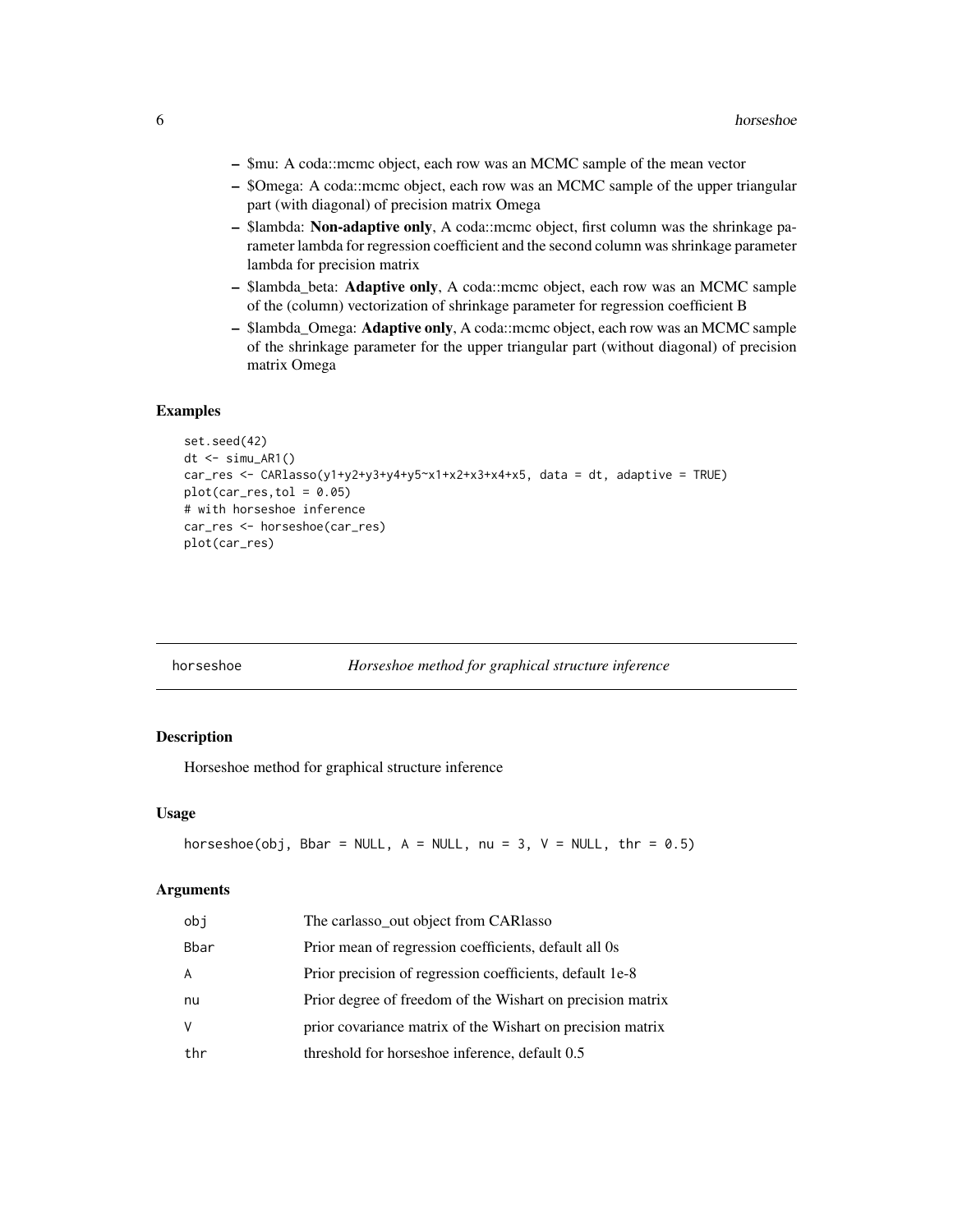#### <span id="page-6-0"></span> $m$ gpl $54$   $\hspace{1.5mm}$

#### Details

This method fits a linear regression with less informative prior on any parameters and compare the posterior mean with the LASSO result. If LASSO is comparably less than result without sparsity prior, we argue that the edge should be absent

#### Value

A carlasso\_out object with learned binary adjacency matrix and multi-response linear regression MCMC out put

#### Examples

```
set.seed(42)
dt \leq -\sin(u) AR1()
car_res <- CARlasso(y1+y2+y3+y4+y5~x1+x2+x3+x4+x5, data = dt, adaptive = TRUE)
car_res <- horseshoe(car_res)
plot(car_res)
```
mgp154 *Gut microbiota in the Irish Elderly*

#### Description

This study is based on pyrosequencing of 16S rDNA amplicons from faecal samples collected from 178 elderly Irish citizens and 13 healthy young control subjects. A subset of these samples were also subjected to shotgun sequencing using Illumina HiSeq 2000 2x91bp reads. Antibiotic treatment was an exclusion criterion.

#### Usage

data(mgp154)

#### Format

An data.frame with genus and predictors.

#### Source

#### [MG-RAST-mgp154](https://www.mg-rast.org/mgmain.html?mgpage=project&project=mgp154)

#### References

Claesson, Marcus J., et al. "Gut microbiota composition correlates with diet and health in the elderly." Nature 488.7410 (2012): 178-184.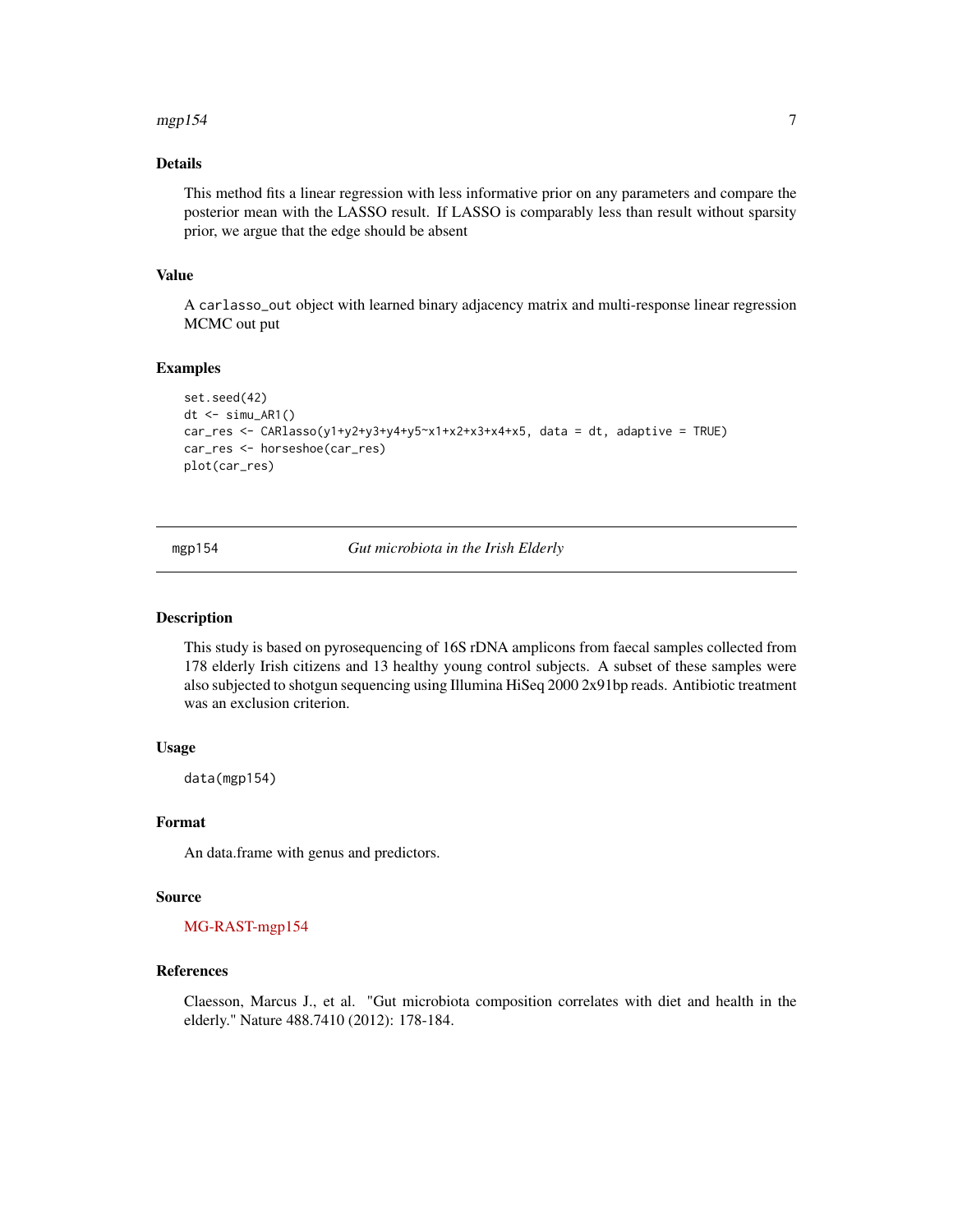#### <span id="page-7-0"></span>Description

This study is to examine soil microbial community composition and structure of both bacteria and fungi at a microbially-relevant scale. The researchers isolated soil aggregates from three land management systems in central Iowa to test if the aggregate-level microbial responses are related to plant community and management practices. The clean dataset has 120 samples with 17 genus under consideration.

#### Usage

data(mgp2592)

#### Format

An data.frame with genus and predictors.

#### Source

#### [MG-RAST-mgp2592](https://www.mg-rast.org/mgmain.html?mgpage=project&project=mgp2592)

#### References

Bach, Elizabeth M., et al. "Greatest soil microbial diversity found in micro-habitats." Soil biology and Biochemistry 118 (2018): 217-226.

plot.bglasso\_out *plot the graph estimated by graphical lasso with threshold method using ggraph*

#### Description

plot the graph estimated by graphical lasso with threshold method using ggraph

#### Usage

```
## S3 method for class 'bglasso_out'
plot(x, \ldots)
```
#### Arguments

x The bglasso\_out

is used

... • tol: threshold for ploting default 0.01, if horseshoed, then horseshoe result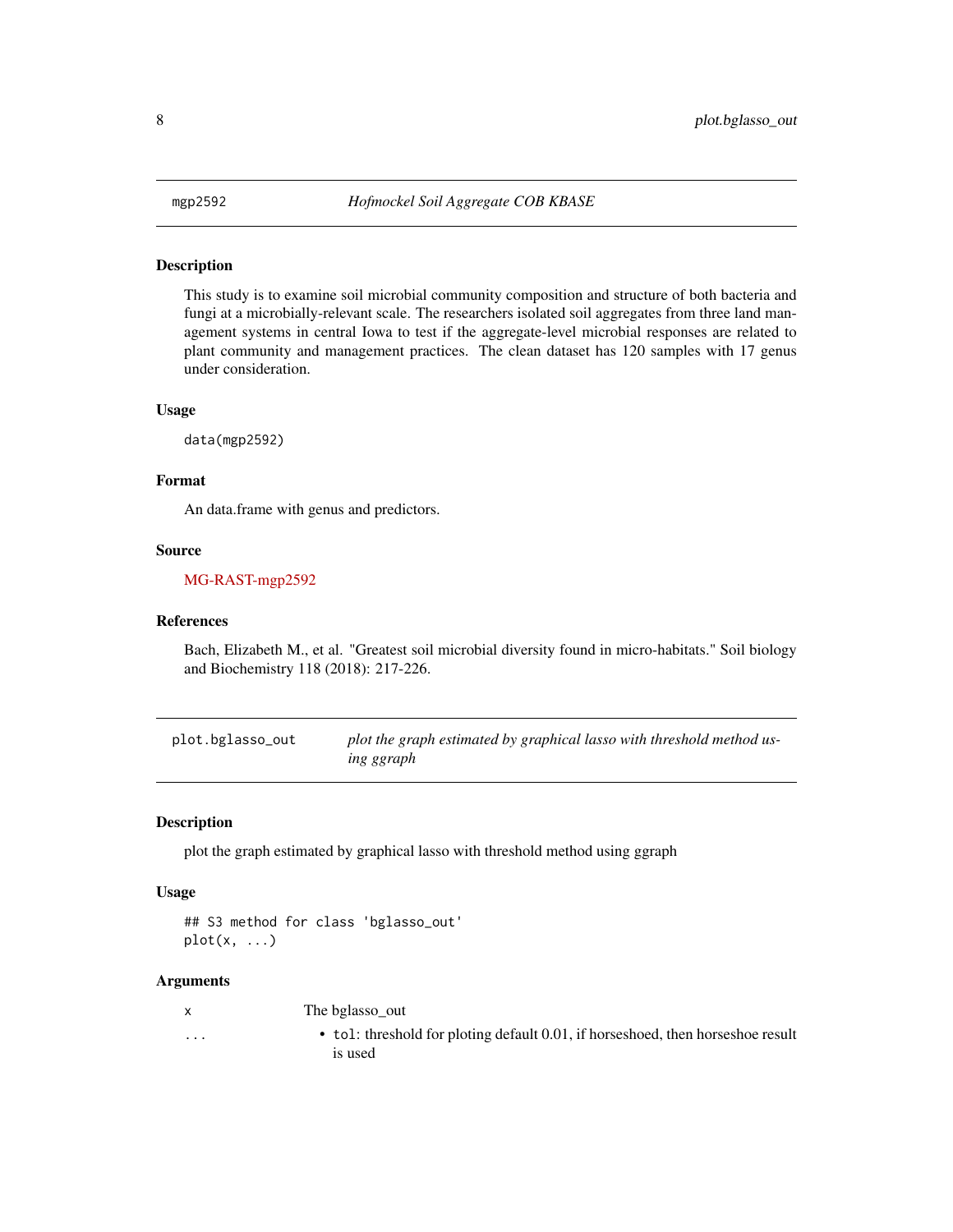<span id="page-8-0"></span>plot.carlasso\_out 9

#### Value

A ggplot xect

plot.carlasso\_out *plot the chain graph estimated by CAR-LASSO with threshold or horseshoe method using ggraph*

#### Description

plot the chain graph estimated by CAR-LASSO with threshold or horseshoe method using ggraph

#### Usage

```
## S3 method for class 'carlasso_out'
plot(x, \ldots)
```
#### Arguments

| X        | The carlasso out xect                                                                      |
|----------|--------------------------------------------------------------------------------------------|
| $\cdots$ | • tol: threshold for ploting default 0.01, if horseshoed, then horseshoe result<br>is used |

#### Value

A ggplot xect

rCARAlasso\_ *Block Gibbs sampler for adaptive CAR-LASSO*

#### Description

This function is for advanced users to build their own sampler use adaptive CARlasso as core. It will execute one round of Gibbs sampler of adaptive CAR-LASSO model. Be aware that the function is a void function implemented in C++, and all updated parameters e.g. Omega will be manipulate directly in memory to save space. Users should manage to do their own work to save the state. Also be aware that R uses shallow copy by default, which means one cannot save the state by simply give it to another object e.g. first Omega\_old <-Omega\_curr then update Omega\_curr, Omega\_old will also change. This function will NOT check dimensions of input. Below we assume n samples, k responses and p predictors.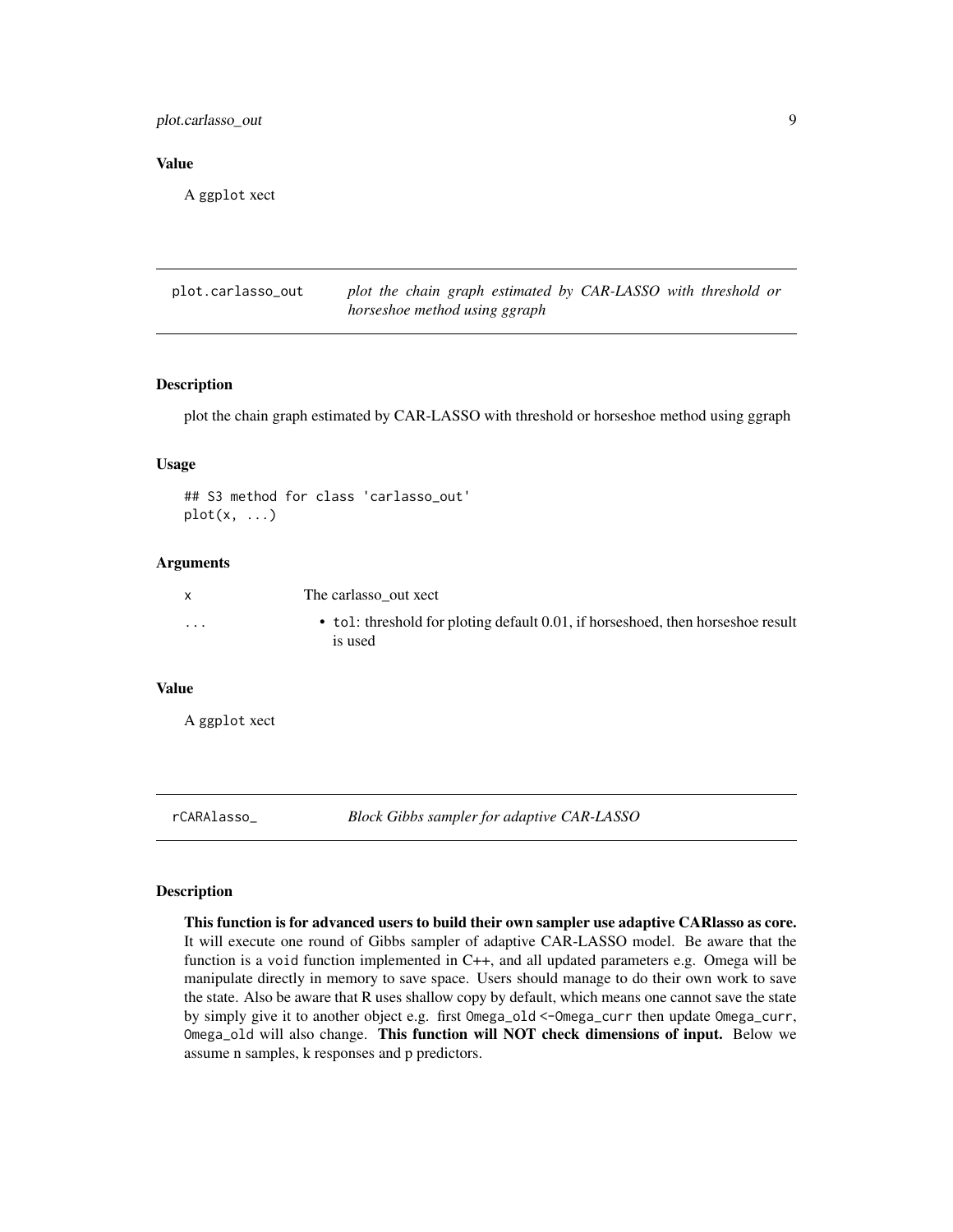10 rCARAlasso\_

#### Usage

```
rCARAlasso_(
  Z_curr,
  design,
  lambda2_beta,
  tau2_curr,
  beta_curr,
  lambda_Omega,
  Omega_curr,
  mu_curr,
  r_beta,
  delta_beta,
  r_Omega,
  delta_Omega,
  lambda_diag,
  k,
  p,
  n
)
```

| Z_curr       | the current (latent) normal Z_curr, should be n*k. Will not be changed                                                                                                    |  |
|--------------|---------------------------------------------------------------------------------------------------------------------------------------------------------------------------|--|
| design       | the design matrix, should be n*p. Will not be changed                                                                                                                     |  |
| lambda2_beta | the current shrinkage parameter of regression coefficients, should be a vector<br>with $p^*k$ entries. Will be updated                                                    |  |
| tau2_curr    | the current latent scale parameter in the normal mixture representation of Laplace,<br>for regression coefficients, should be a vector with p*k entries. Will be updated. |  |
| beta_curr    | the current regression coefficients, should be a matrix sized $p^*k$ (p row and k<br>columns). Will be updated.                                                           |  |
| lambda_Omega | the current shrinkage parameter for Omega, should be a vector with $k*(k-1)/2$<br>entries. Will be updated.                                                               |  |
| Omega_curr   | the current Omega matrix, should be a matrix of size k*k. Will be updated.                                                                                                |  |
| mu_curr      | the current mu, intercept, should be a vector of size k. Will be updated.                                                                                                 |  |
| r_beta       | hyperprior's parameter of shrinkage for regression coefficients, should be a scalar<br>of type 'double' and positive. Will not be updated.                                |  |
| delta_beta   | hyperprior's parameter of shrinkage for regression coefficients, should be a scalar<br>of type 'double' and positive. Will not be updated.                                |  |
| $r\_Omega$   | hyperprior's parameter of shrinkage for precision Omega, should be a scalar of<br>type 'double' and positive. Will not be updated.                                        |  |
| delta_Omega  | hyperprior's parameter of shrinkage for rprecision Omega, should be a scalar of<br>type 'double' and positive. Will not be updated.                                       |  |
| lambda_diag  | shrinkage parameter of the diagonal of Omega, should be a vector of size k,<br>should be non-negative. Will not be updated                                                |  |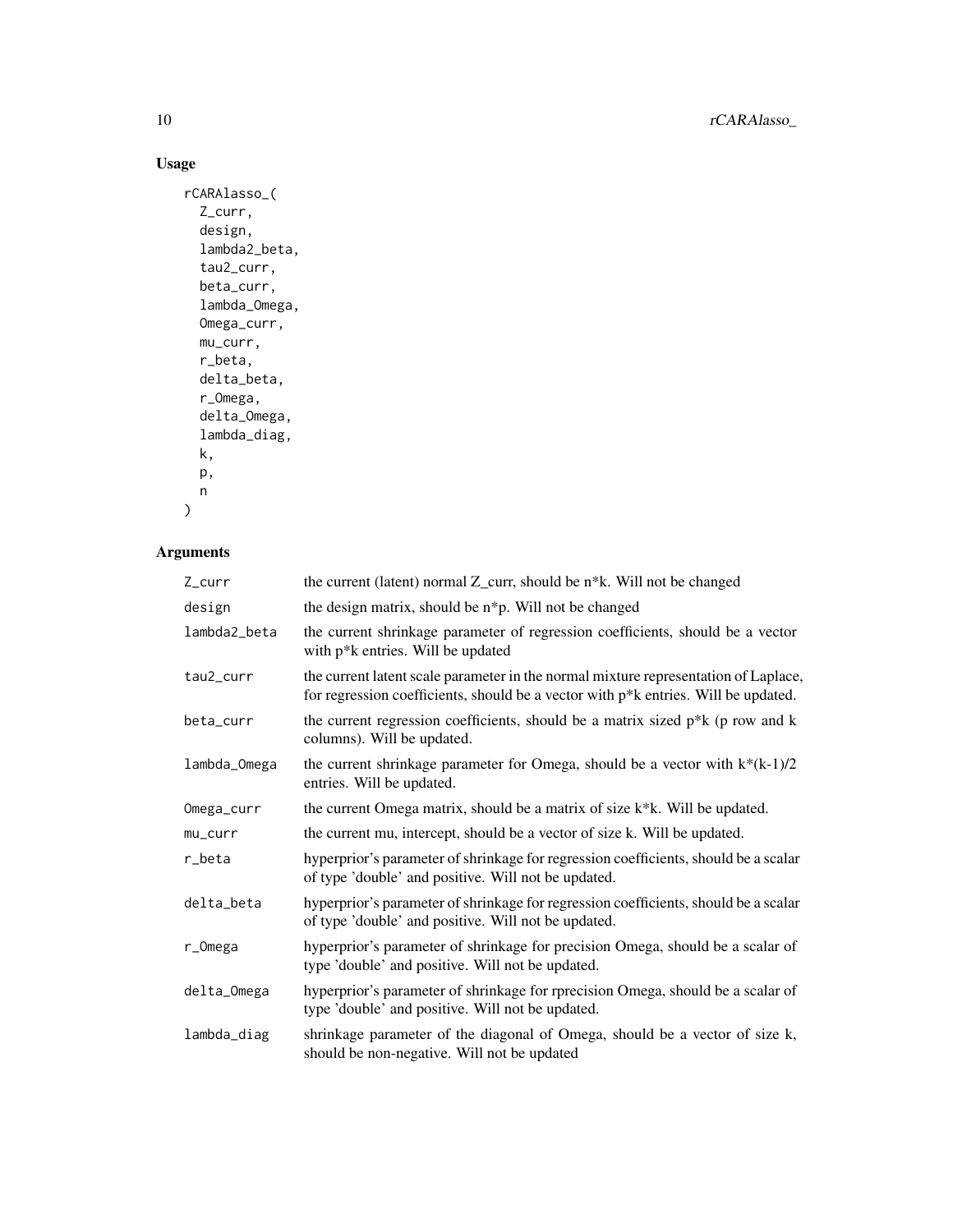#### <span id="page-10-0"></span>rCARlasso\_ 11

|   | integer, number of responses     |
|---|----------------------------------|
| p | integer, number of predictors    |
|   | integer, number of Z_curr points |

#### Value

Again this is a void function and will not return anything. All update happened in memory directly.

rCARlasso\_ *Block Gibbs sampler for CAR-LASSO*

#### Description

This function is for advanced users to build their own sampler use CARlasso as core. It will execute one round of Gibbs sampler of CAR-LASSO model. Be aware that the function is a void function implemented in C++, and all updated parameters e.g. Omega will be manipulate directly in memory to save space. Users should manage to do their own work to save the state. Also be aware that R uses shallow copy by default, which means one cannot save the state by simply give it to another object e.g. first Omega\_old <-Omega\_curr then update Omega\_curr, Omega\_old will also change. This function will NOT check dimensions of input. Below we assume n samples, k responses and p predictors.

#### Usage

```
rCARlasso_(
  Z_curr,
  design,
  lambda2_beta,
  tau2_curr,
  beta_curr,
  lambda_Omega,
  Omega_curr,
 mu_curr,
  r_beta,
  delta_beta,
  r_Omega,
  delta_Omega,
 k,
 p,
 n
)
```

| $Z_{curr}$ | the current (latent) normal data, should be n <sup>*</sup> k. Will not be changed |
|------------|-----------------------------------------------------------------------------------|
| design     | the design matrix, should be n <sup>*</sup> p. Will not be changed                |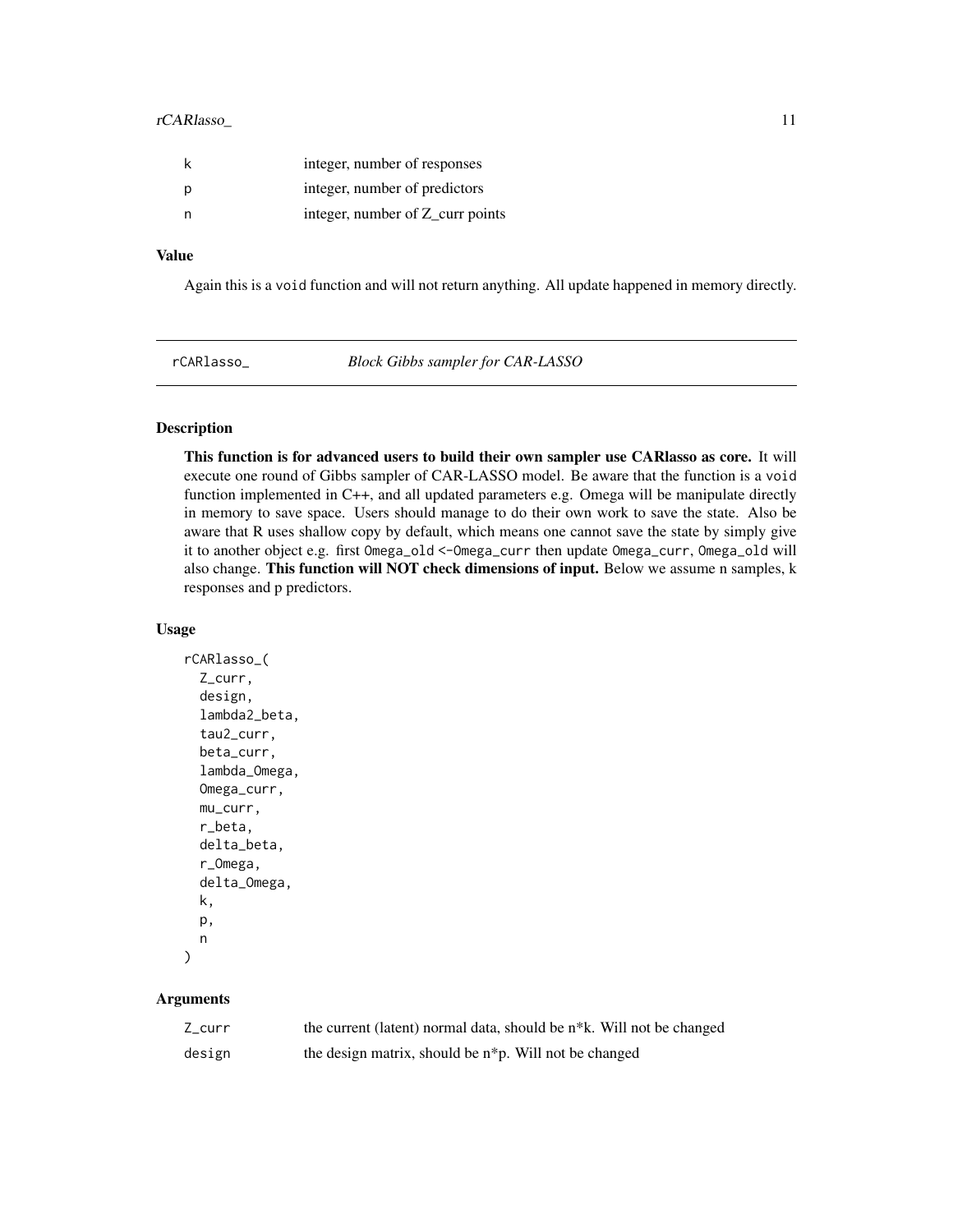<span id="page-11-0"></span>

| the current latent scale parameter in the normal mixture representation of Laplace,<br>for regression coefficients, should be a vector with $p^*k$ entries. Will be updated.<br>the current regression coefficients, should be a matrix sized $p^*k$ (p row and k<br>columns). Will be updated.<br>the current shrinkage parameter for Omega, should be a scalar of tyoe double.<br>Will be updated.<br>the current Omega matrix, should be a matrix of size k <sup>*k</sup> . Will be updated.<br>the current mu, intercept, should be a vector of size k. Will be updated.<br>hyperprior's parameter of shrinkage for regression coefficients, should be a scalar<br>of type 'double' and positive. Will not be updated.<br>hyperprior's parameter of shrinkage for regression coefficients, should be a scalar<br>of type 'double' and positive. Will not be updated.<br>hyperprior's parameter of shrinkage for precision Omega, should be a scalar of<br>type 'double' and positive. Will not be updated.<br>hyperprior's parameter of shrinkage for rprecision Omega, should be a scalar of<br>type 'double' and positive. Will not be updated.<br>integer, number of responses<br>integer, number of predictors<br>integer, number of data points | lambda2_beta | the current shrinkage parameter of regression coefficients, should be a scalar of<br>type double. Will be updated |  |
|----------------------------------------------------------------------------------------------------------------------------------------------------------------------------------------------------------------------------------------------------------------------------------------------------------------------------------------------------------------------------------------------------------------------------------------------------------------------------------------------------------------------------------------------------------------------------------------------------------------------------------------------------------------------------------------------------------------------------------------------------------------------------------------------------------------------------------------------------------------------------------------------------------------------------------------------------------------------------------------------------------------------------------------------------------------------------------------------------------------------------------------------------------------------------------------------------------------------------------------------------------|--------------|-------------------------------------------------------------------------------------------------------------------|--|
|                                                                                                                                                                                                                                                                                                                                                                                                                                                                                                                                                                                                                                                                                                                                                                                                                                                                                                                                                                                                                                                                                                                                                                                                                                                          | tau2_curr    |                                                                                                                   |  |
|                                                                                                                                                                                                                                                                                                                                                                                                                                                                                                                                                                                                                                                                                                                                                                                                                                                                                                                                                                                                                                                                                                                                                                                                                                                          | beta_curr    |                                                                                                                   |  |
|                                                                                                                                                                                                                                                                                                                                                                                                                                                                                                                                                                                                                                                                                                                                                                                                                                                                                                                                                                                                                                                                                                                                                                                                                                                          | lambda_Omega |                                                                                                                   |  |
|                                                                                                                                                                                                                                                                                                                                                                                                                                                                                                                                                                                                                                                                                                                                                                                                                                                                                                                                                                                                                                                                                                                                                                                                                                                          | Omega_curr   |                                                                                                                   |  |
|                                                                                                                                                                                                                                                                                                                                                                                                                                                                                                                                                                                                                                                                                                                                                                                                                                                                                                                                                                                                                                                                                                                                                                                                                                                          | $mu_curr$    |                                                                                                                   |  |
|                                                                                                                                                                                                                                                                                                                                                                                                                                                                                                                                                                                                                                                                                                                                                                                                                                                                                                                                                                                                                                                                                                                                                                                                                                                          | r_beta       |                                                                                                                   |  |
|                                                                                                                                                                                                                                                                                                                                                                                                                                                                                                                                                                                                                                                                                                                                                                                                                                                                                                                                                                                                                                                                                                                                                                                                                                                          | delta_beta   |                                                                                                                   |  |
|                                                                                                                                                                                                                                                                                                                                                                                                                                                                                                                                                                                                                                                                                                                                                                                                                                                                                                                                                                                                                                                                                                                                                                                                                                                          | r_Omega      |                                                                                                                   |  |
|                                                                                                                                                                                                                                                                                                                                                                                                                                                                                                                                                                                                                                                                                                                                                                                                                                                                                                                                                                                                                                                                                                                                                                                                                                                          | delta_Omega  |                                                                                                                   |  |
|                                                                                                                                                                                                                                                                                                                                                                                                                                                                                                                                                                                                                                                                                                                                                                                                                                                                                                                                                                                                                                                                                                                                                                                                                                                          | k            |                                                                                                                   |  |
|                                                                                                                                                                                                                                                                                                                                                                                                                                                                                                                                                                                                                                                                                                                                                                                                                                                                                                                                                                                                                                                                                                                                                                                                                                                          | p            |                                                                                                                   |  |
|                                                                                                                                                                                                                                                                                                                                                                                                                                                                                                                                                                                                                                                                                                                                                                                                                                                                                                                                                                                                                                                                                                                                                                                                                                                          | n            |                                                                                                                   |  |

#### Value

Again this is a void function and will not return anything. All update happened in memory directly.

simu\_AR1 *Simulate a simple AR1 model with specific predictor*

### Description

Simulate a simple AR1 model with specific predictor

#### Usage

simu\_AR1( $n = 100$ ,  $k = 5$ , rho = 0.7)

| n   | sample size                |
|-----|----------------------------|
| k   | number of responses        |
| rho | partial correlation in AR1 |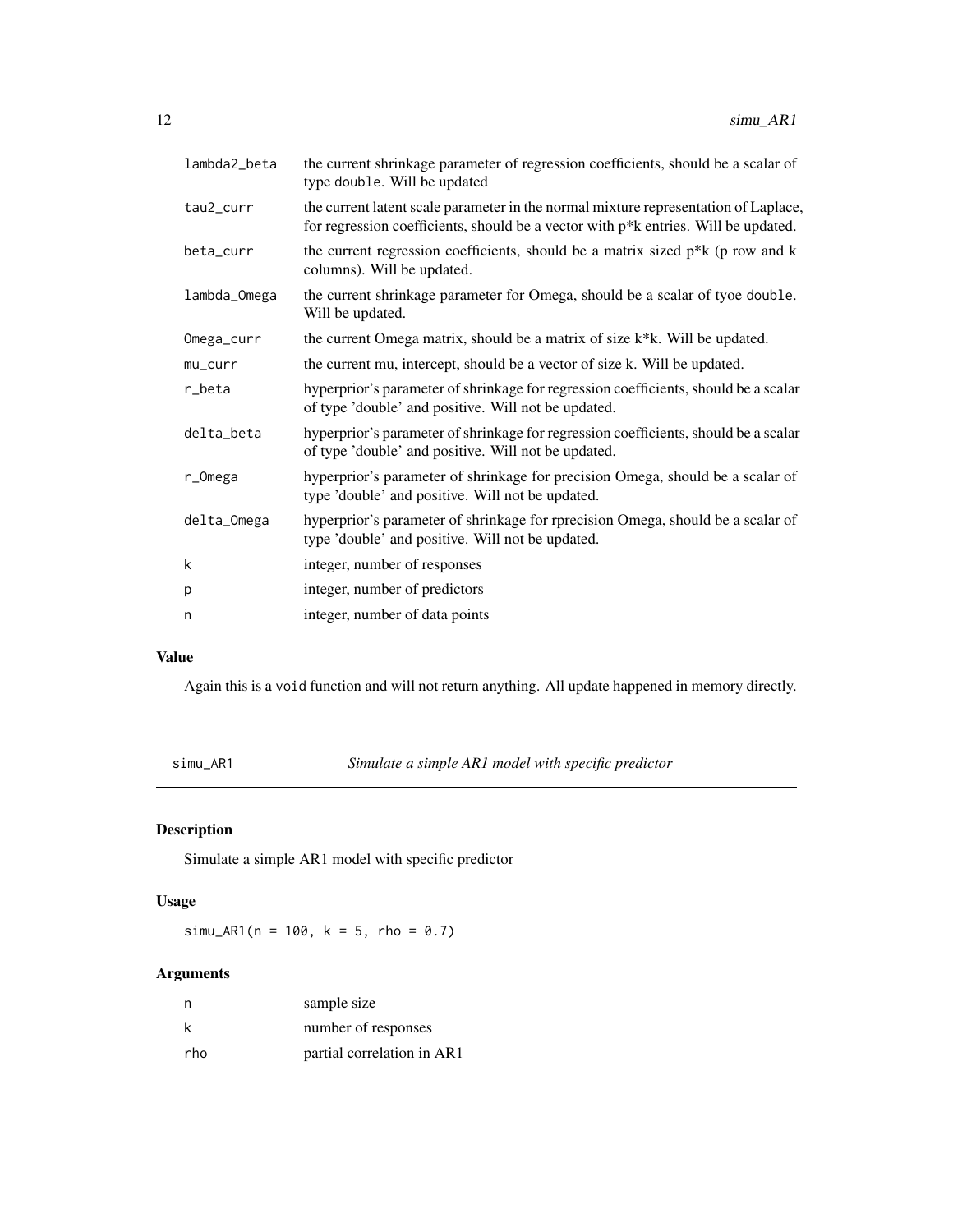### $sim\_AR1$  13

## Details

Simulate a simple AR1 model with k responses and k predictors, each predictor has effect on exact one response node

#### Value

a dataframe, with y1 to yk as responses and x1 to xk as predictors